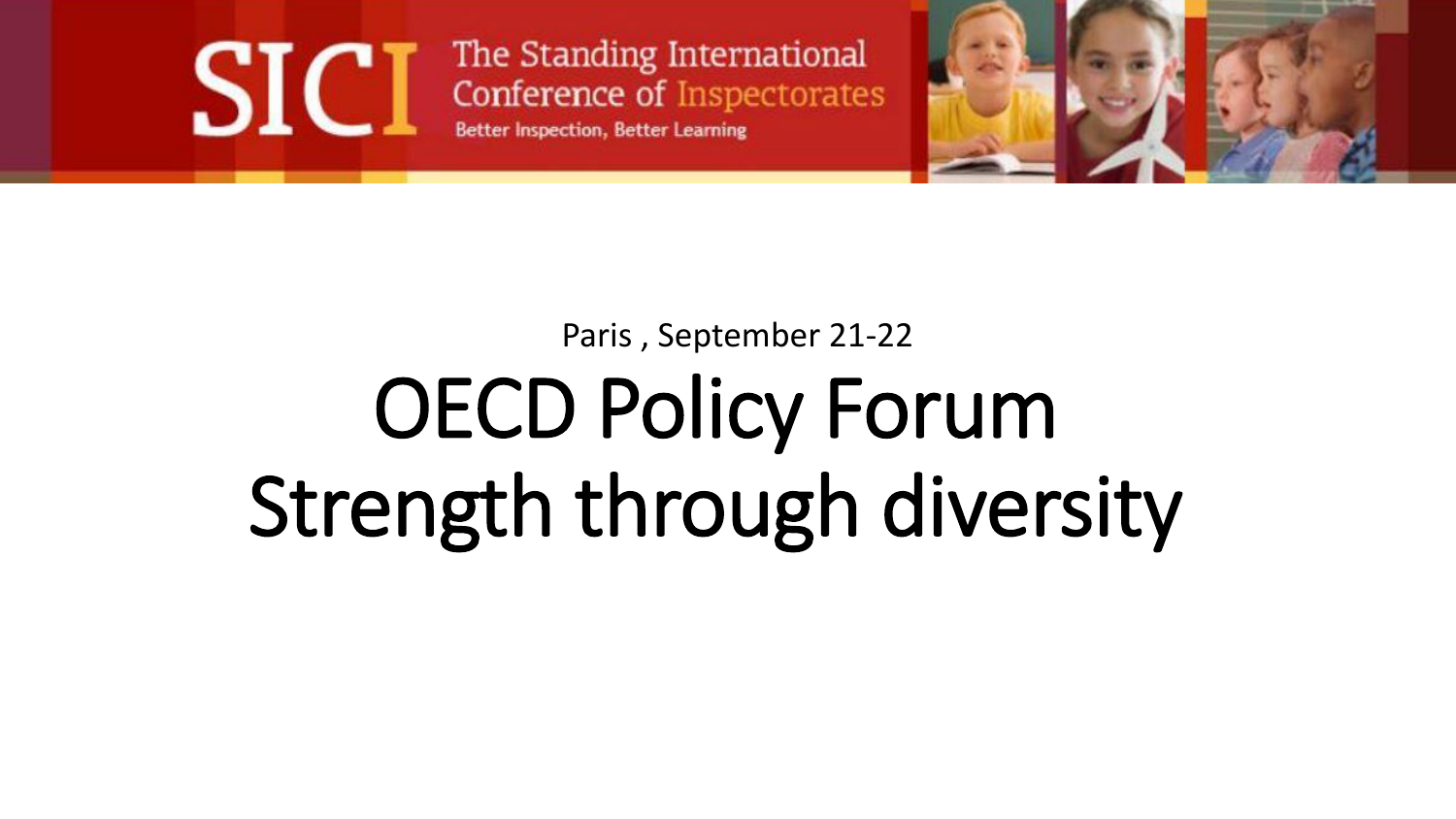

Agenda

Financial report

Policy & strategy

Activities report

Membership

& EC

#### SICI members

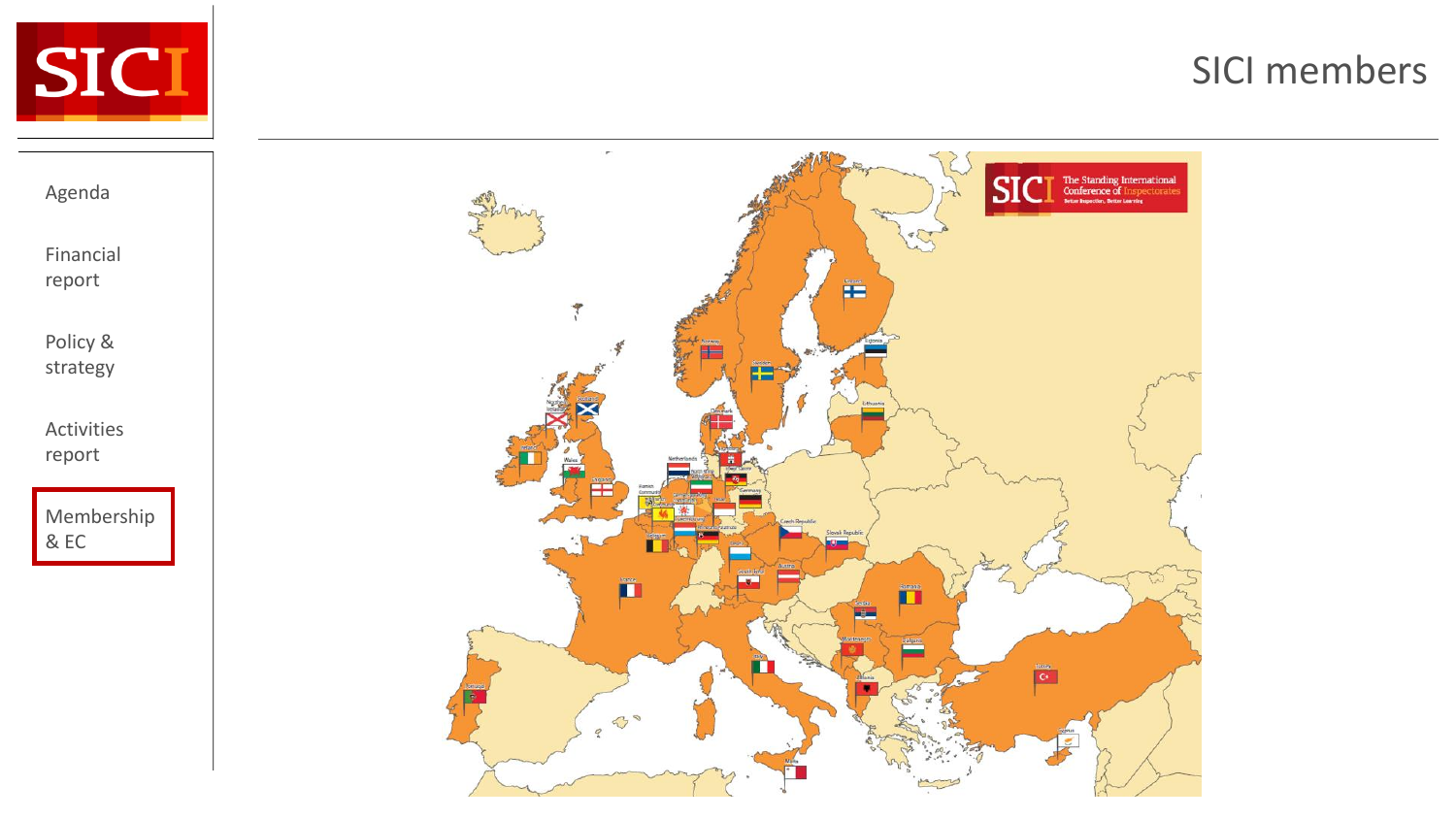

- Standing International Conference of Inspectorates 38 members : Inspectorates or evaluation bodies
- ▶ 22 years of existence
- ▶ 3 main Missions
- Modernisation in 2016: strategic plan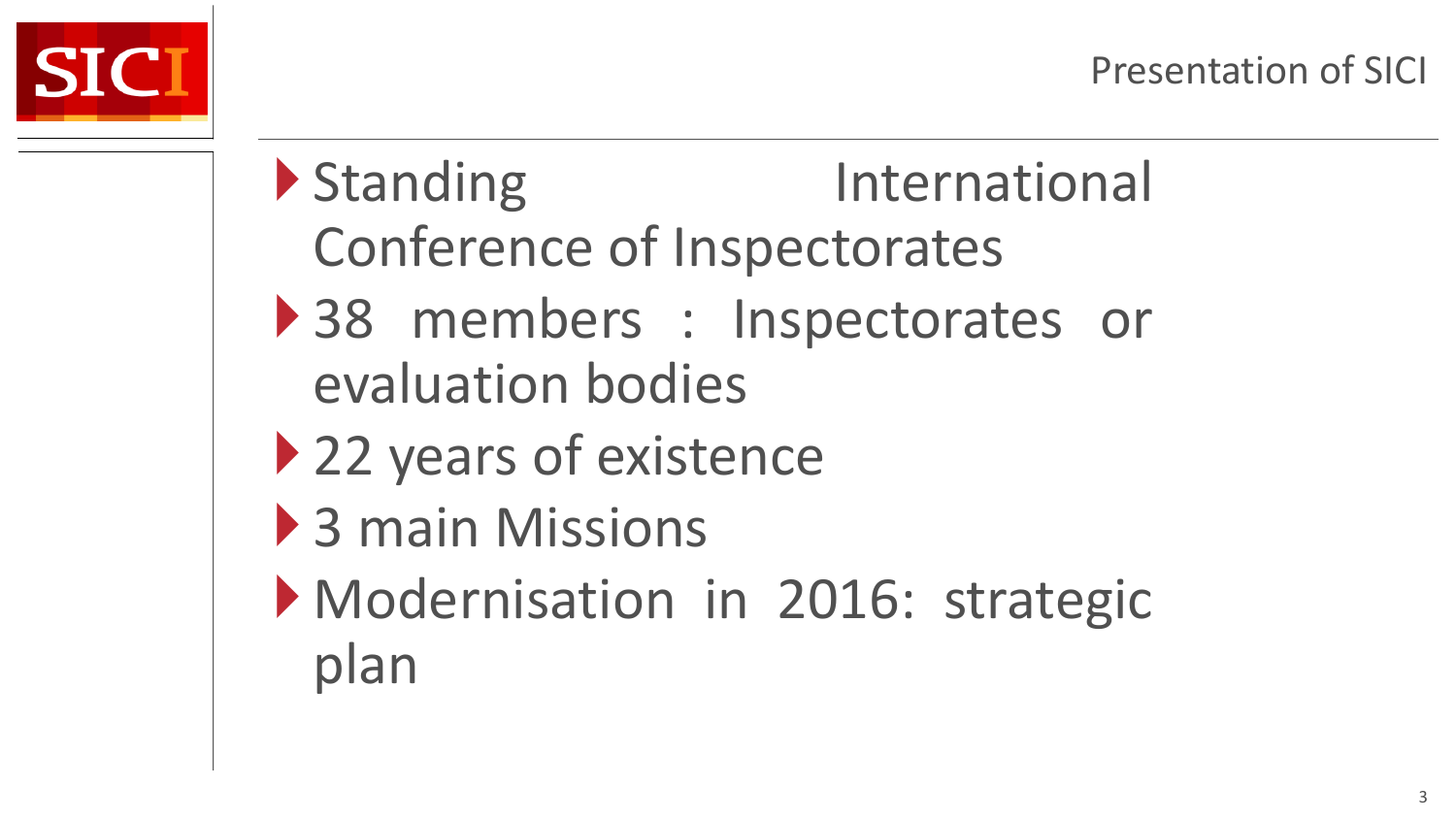

- Polysemy raises a number of challenges.
- Common points in the evaluation process in Europe.
- **Frameworks/référentiels.**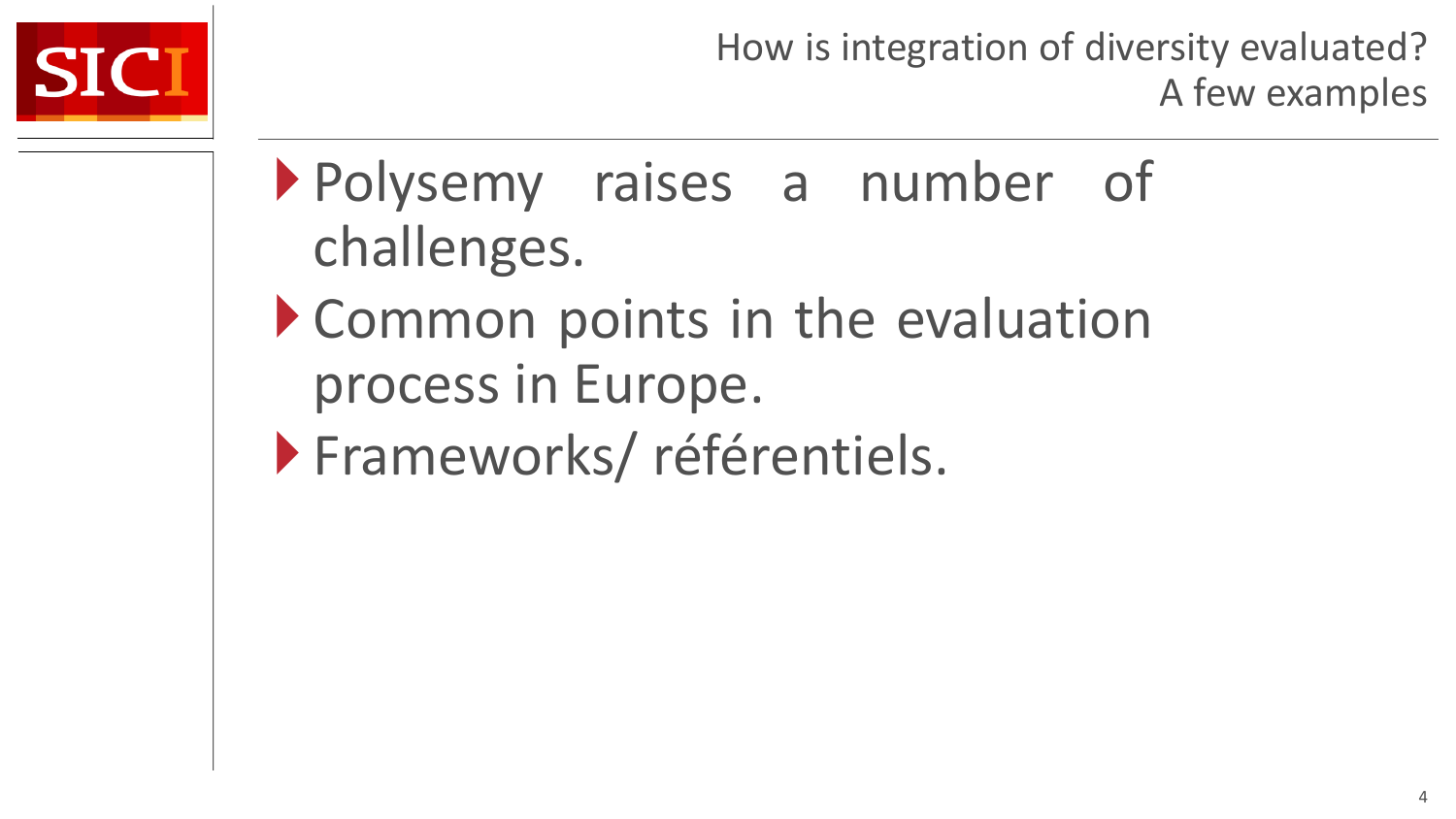

#### SCOTLAND

- How good is my school?: self evaluation framework
- *Closing the gap in attainment, achievement and wellbeing between children and young people living in our most and least deprived areas is the key challenge for Scottish education. It is a challenge that requires strong collaborative approaches within schools, between schools and with colleges, universities, employers and other partners locally and nationally.*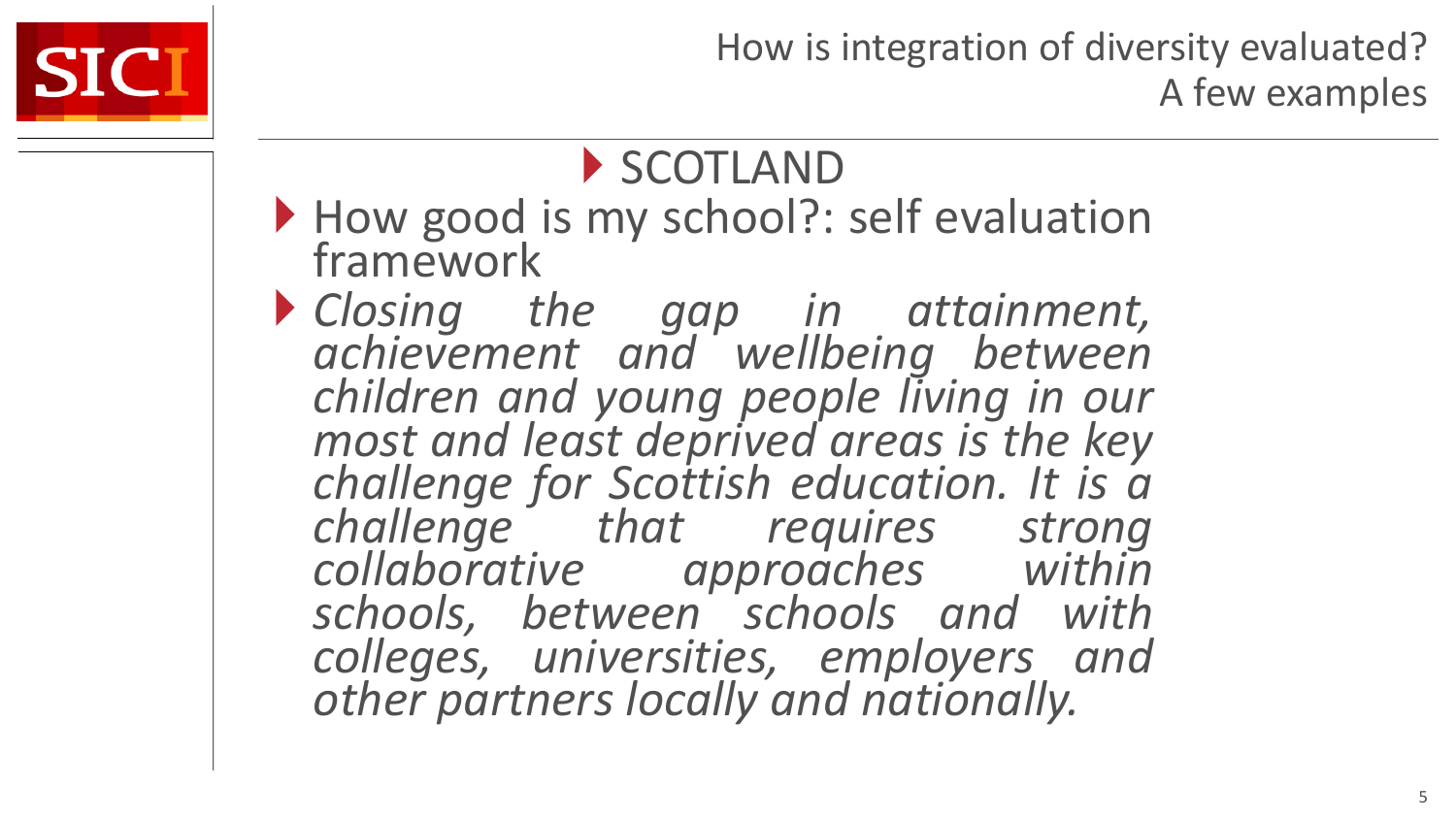

- The framework consists of a set of 15 quality indicators (QIs) designed to help you answer three questions linked to important aspects of the work and life of your school. The quality indicators are therefore divided into three categories:
- **Leadership and Management:** *How good is our leadership and approach to improvement?*
- **Learning Provision:** *How good is the quality of care and education we offer?*
- **Successes and Achievements:** *How good are we at ensuring the best possible outcomes for all our learners? ( well-being/ equality/inclusion)*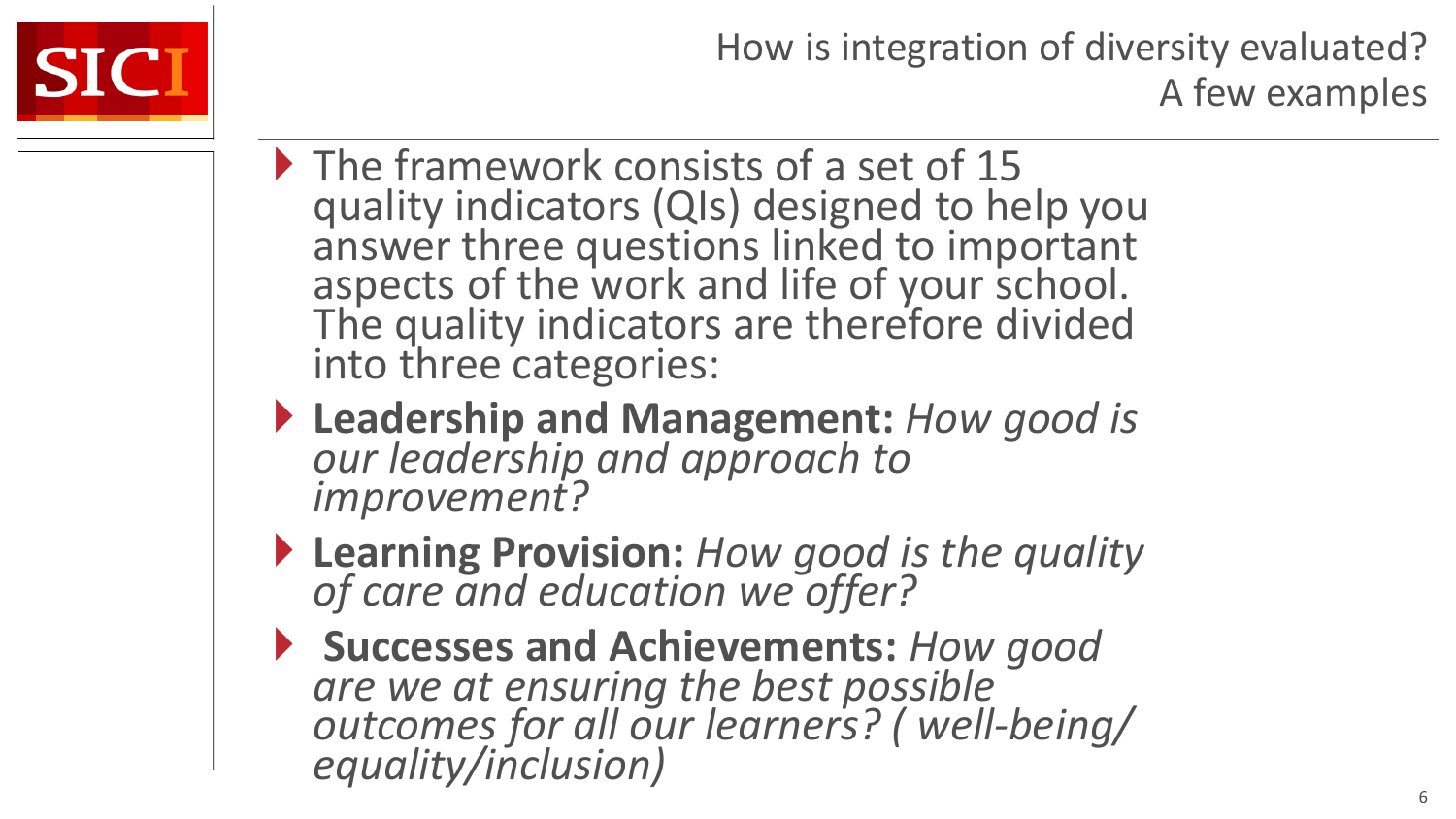

#### •UK-OFSTED Special attention paid to a number of disadvantaged groups Quality of learning , teaching and

- assessment is one of the four main fields observed.
- Equality of opportunity and recognition of diversity are promoted through teaching and learning.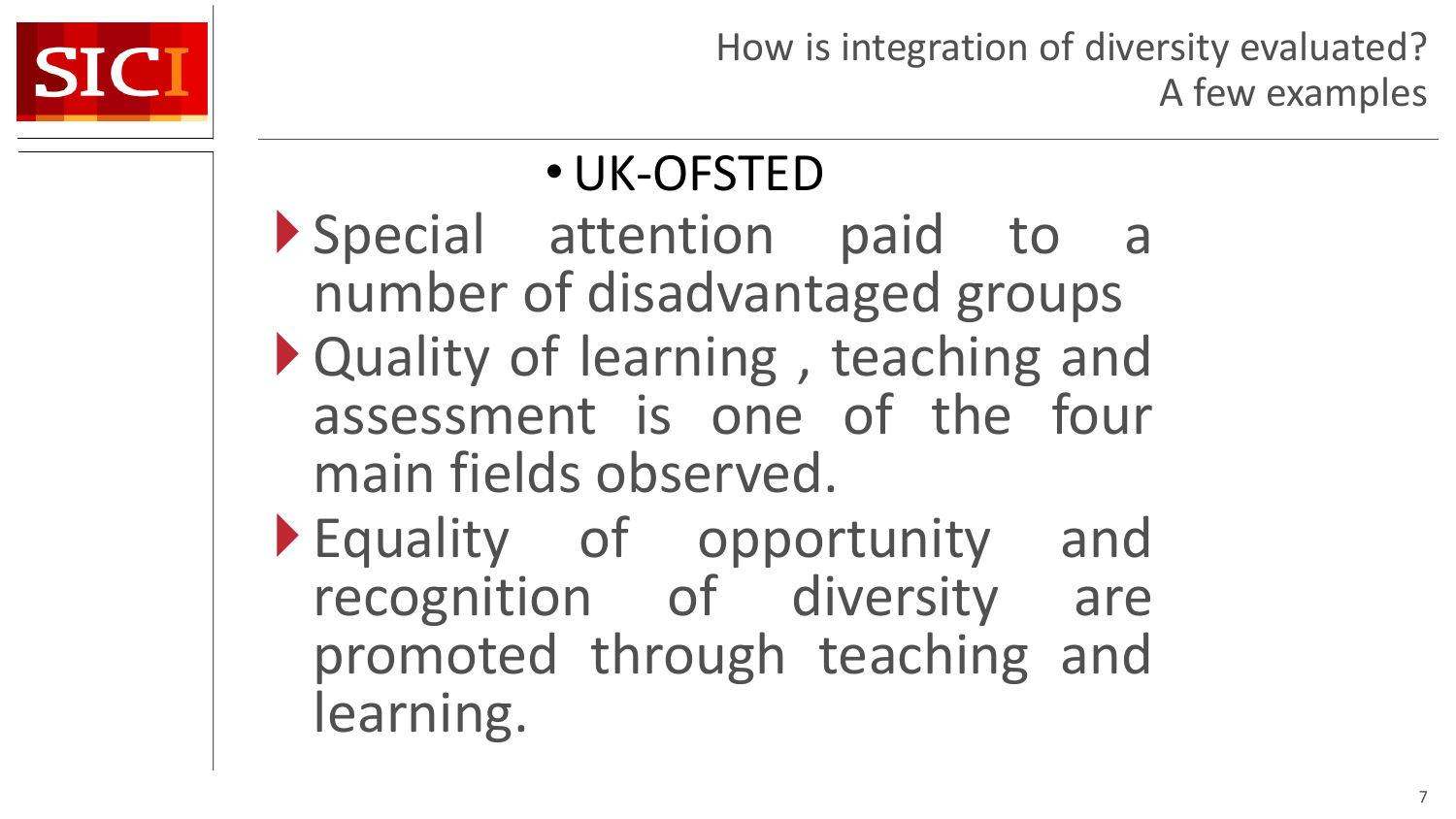



GERMANY PISA schock in 2000 Role of the KMK  $\blacktriangleright$  Has defined seven areas where quality has to be monitored Measures for efficient support of educationnally disadvantaged children.

 Particular regard to young people with a migrant background.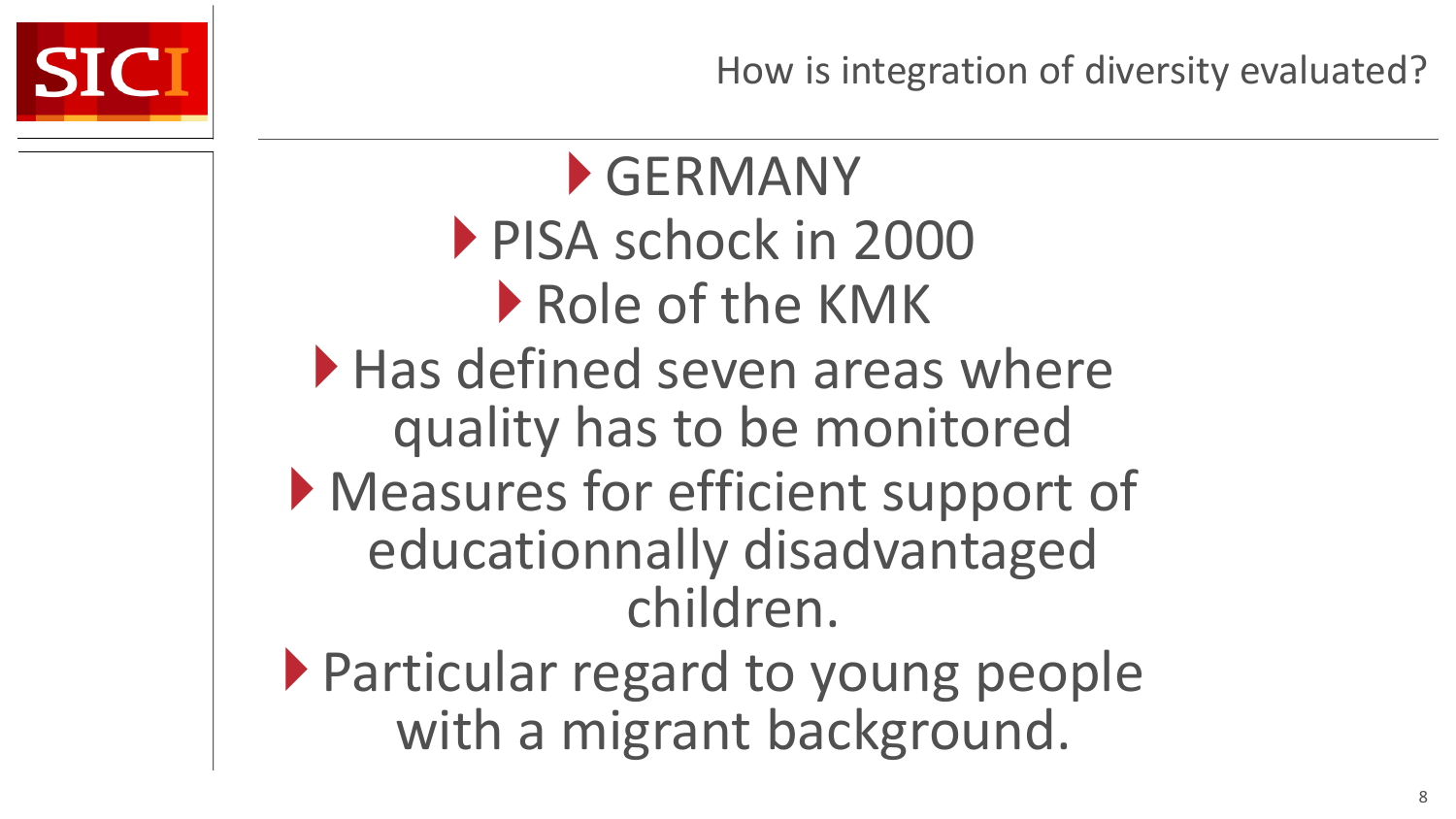

How is integration of diversity evaluated?

## **FRANCE**

- ▶ 2013: Framework for teachers' initial training
	- ▶ 14 competences need to be evaluated after probation.
- $\blacktriangleright$  Taking into account the diversity of children is N° 4
	- ▶ 2017: New framework for experienced teachers and advisors. Criteria are more precise.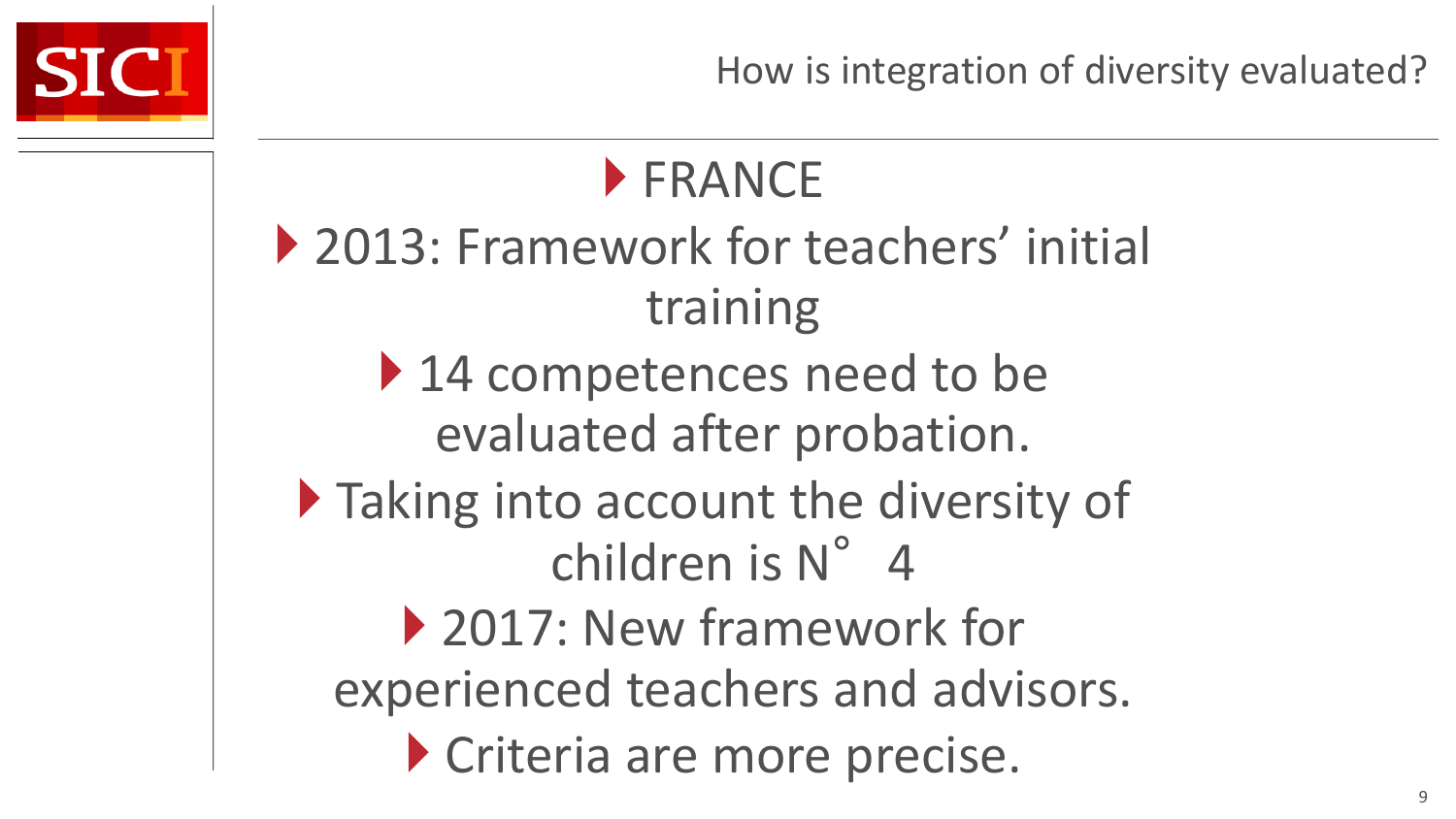

If The capacity of the school and of teachers to take into account the diversity of students is often in good place in evaluation frameworks. If The questions remain of the feed back given to teachers **Their training,** The pedagogical ressources they can access.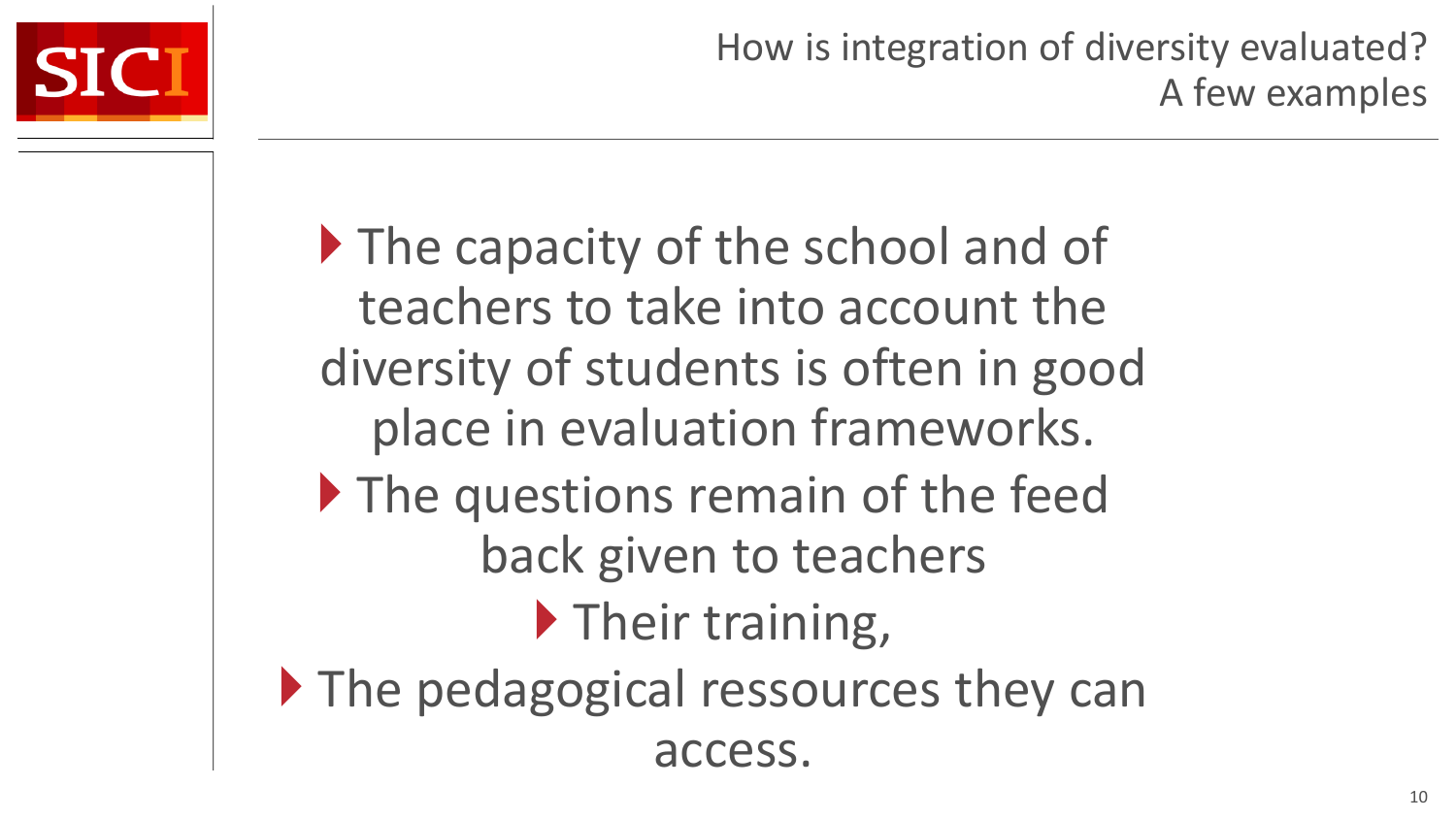

- SICI does not make a stand for its members.
- Its mission is to develop and support Professional development of Inspectors
- $\triangleright$  To promote Innovation and cooperation between members (Bratislava memorandum, 2013)
- [Bratislava](http://www.sici-inspectorates.eu/About-us/Vision-mission/The-Bratislava-Memorandum-is-on-the-Website) [Memorandum](http://www.sici-inspectorates.eu/About-us/Vision-mission/The-Bratislava-Memorandum-is-on-the-Website)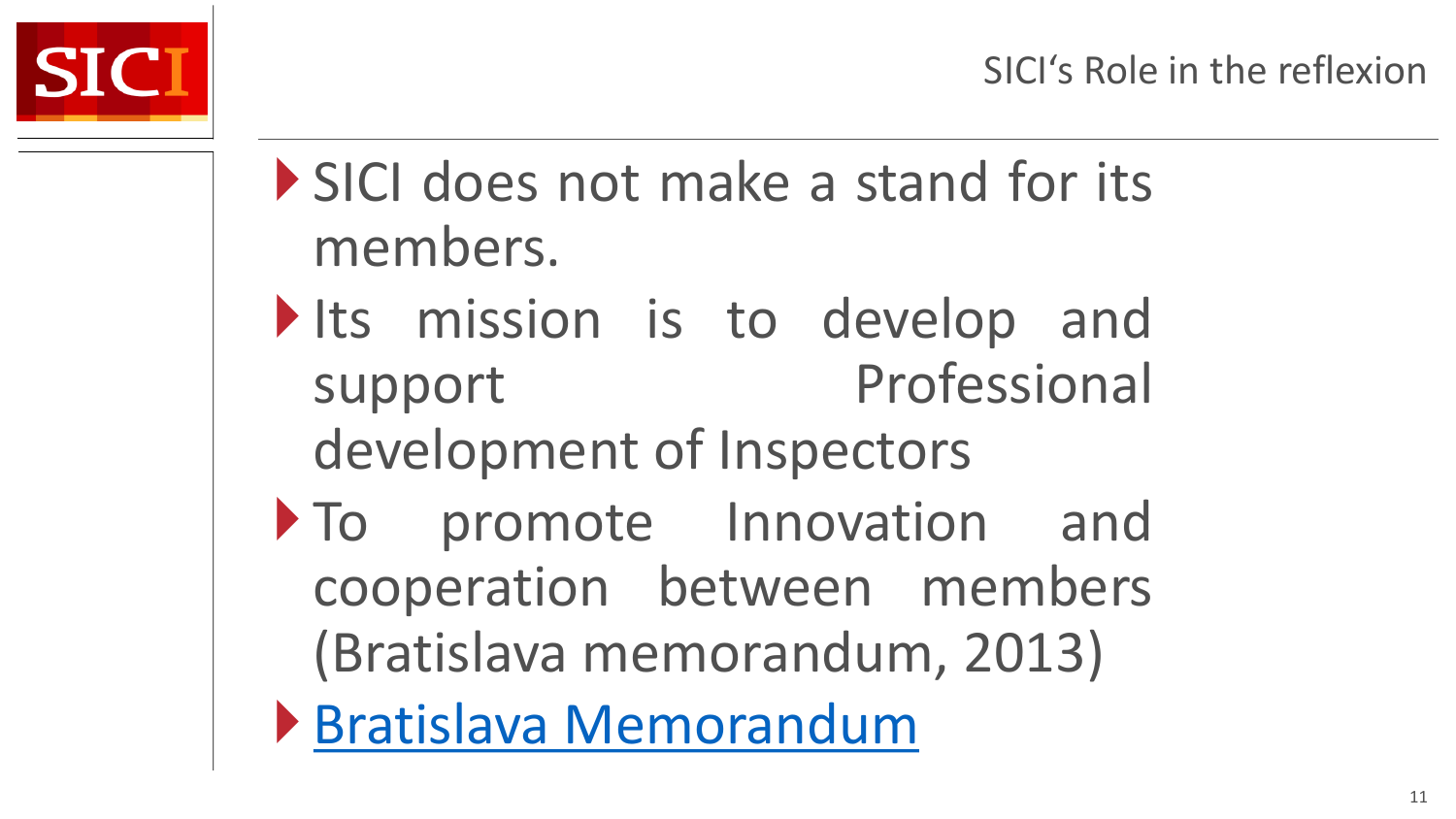

- SICI supported a european study on inclusive education, published last year
- [Comparative](http://www.sici-inspectorates.eu/Activities/Development-and-Research/Research/Inclusive-Education-Into-Practice) [study](http://www.sici-inspectorates.eu/Activities/Development-and-Research/Research/Inclusive-Education-Into-Practice) [on](http://www.sici-inspectorates.eu/Activities/Development-and-Research/Research/Inclusive-Education-Into-Practice) [inclusive](http://www.sici-inspectorates.eu/Activities/Development-and-Research/Research/Inclusive-Education-Into-Practice) [education](http://www.sici-inspectorates.eu/Activities/Development-and-Research/Research/Inclusive-Education-Into-Practice)
- Six SICI members: The Netherlands, Ireland, Denmark, Serbia, Flanders and North Rhine Wesphalia
- Focus: How inclusive education is organised and supervised.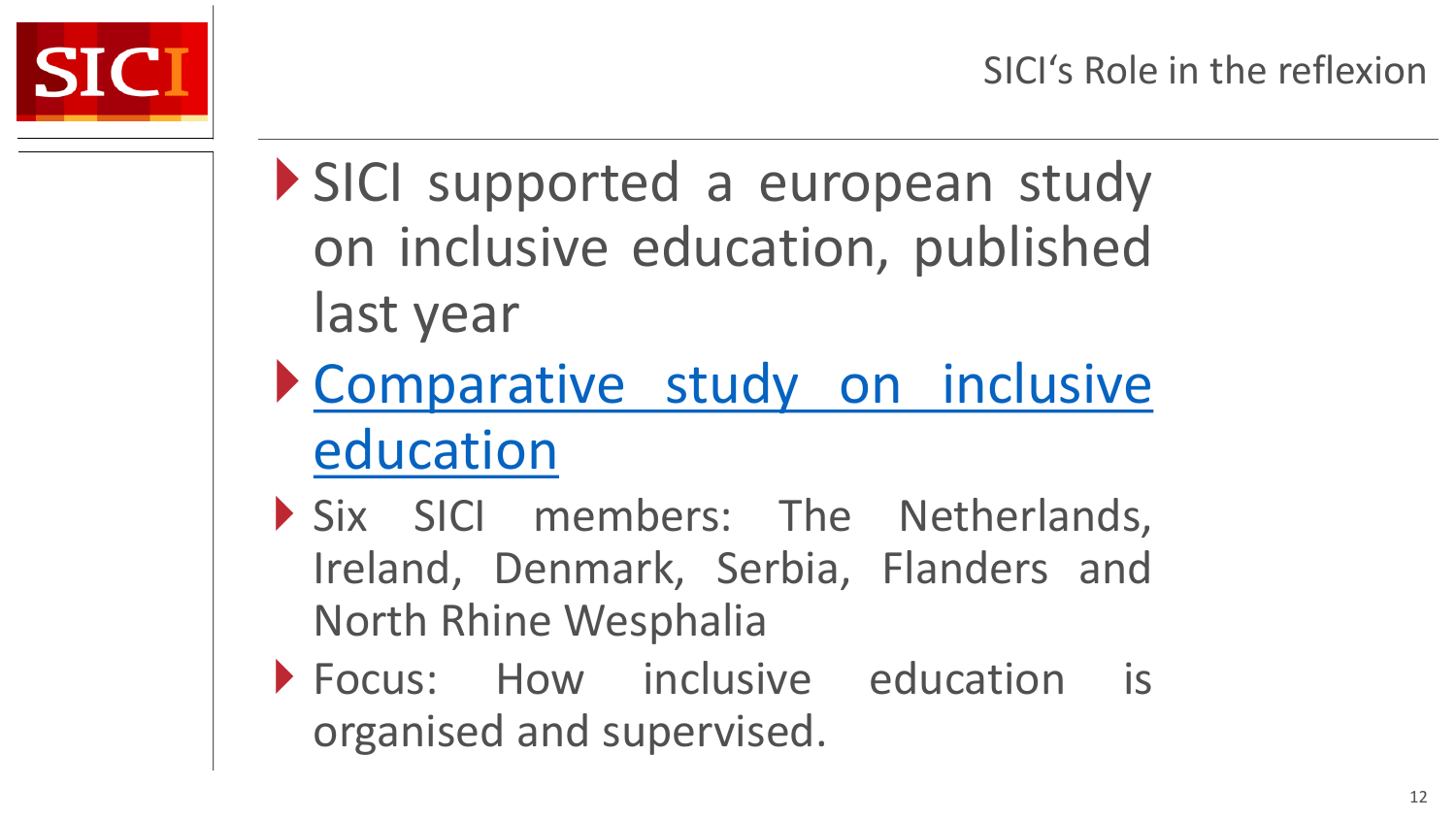

- Findings of the study:
- General interest and understanding of the importance of the issue.
- Concerns expressed about the capacity of the education system to "deliver"inclusion.
- Staff need to develop knowledge and skills.
- Supervision varies considerably.
- Preparation of schools seems to be the key to success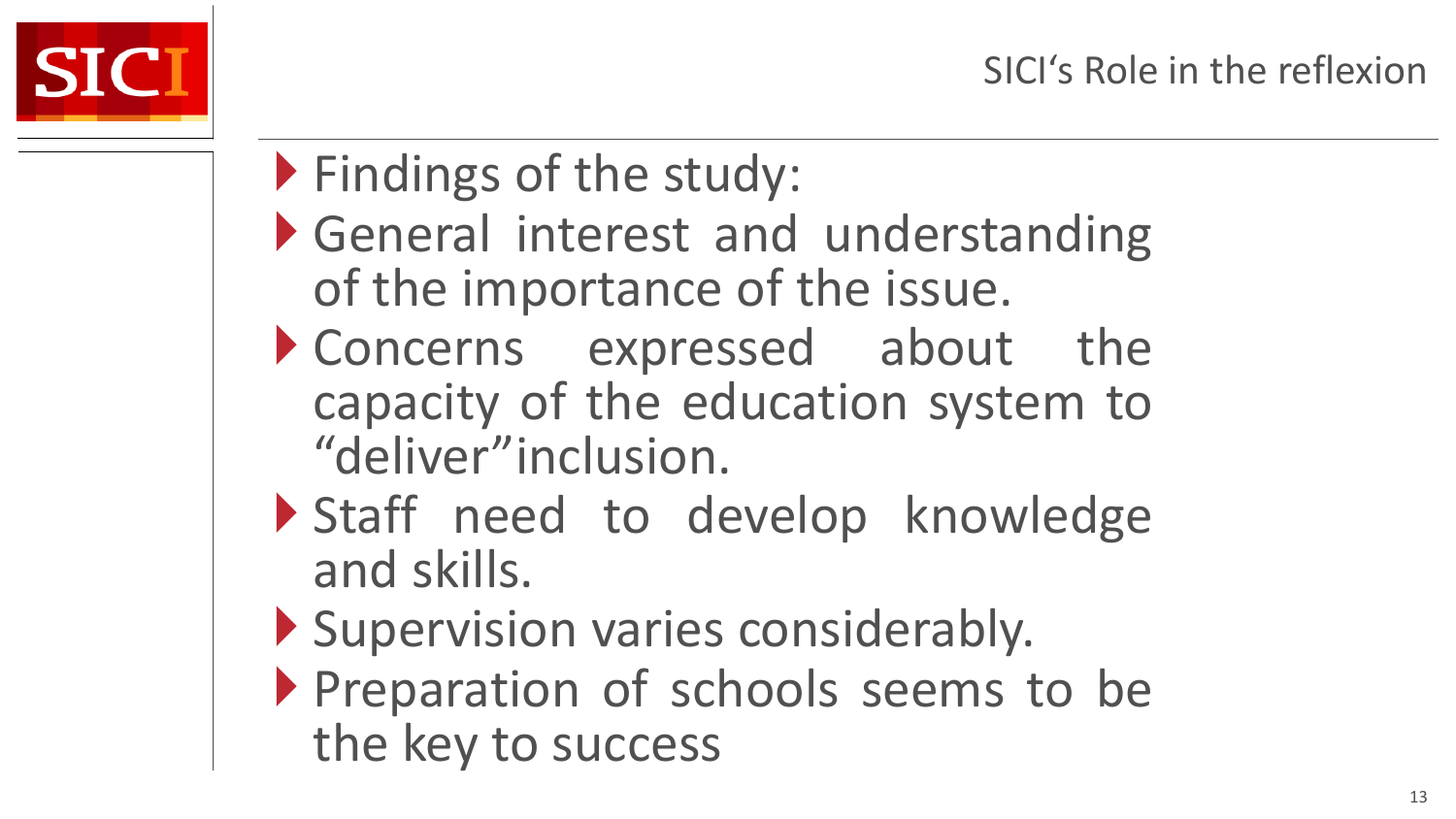

### Conclusion:

- The issue is clearly understood.
- Provisions are made in supervision frameworks
- the SEN group is now better monitored
- A lot of room for progress for measuring how inclusive a system is.
- School counselling and teacher training are two main roads to explore.